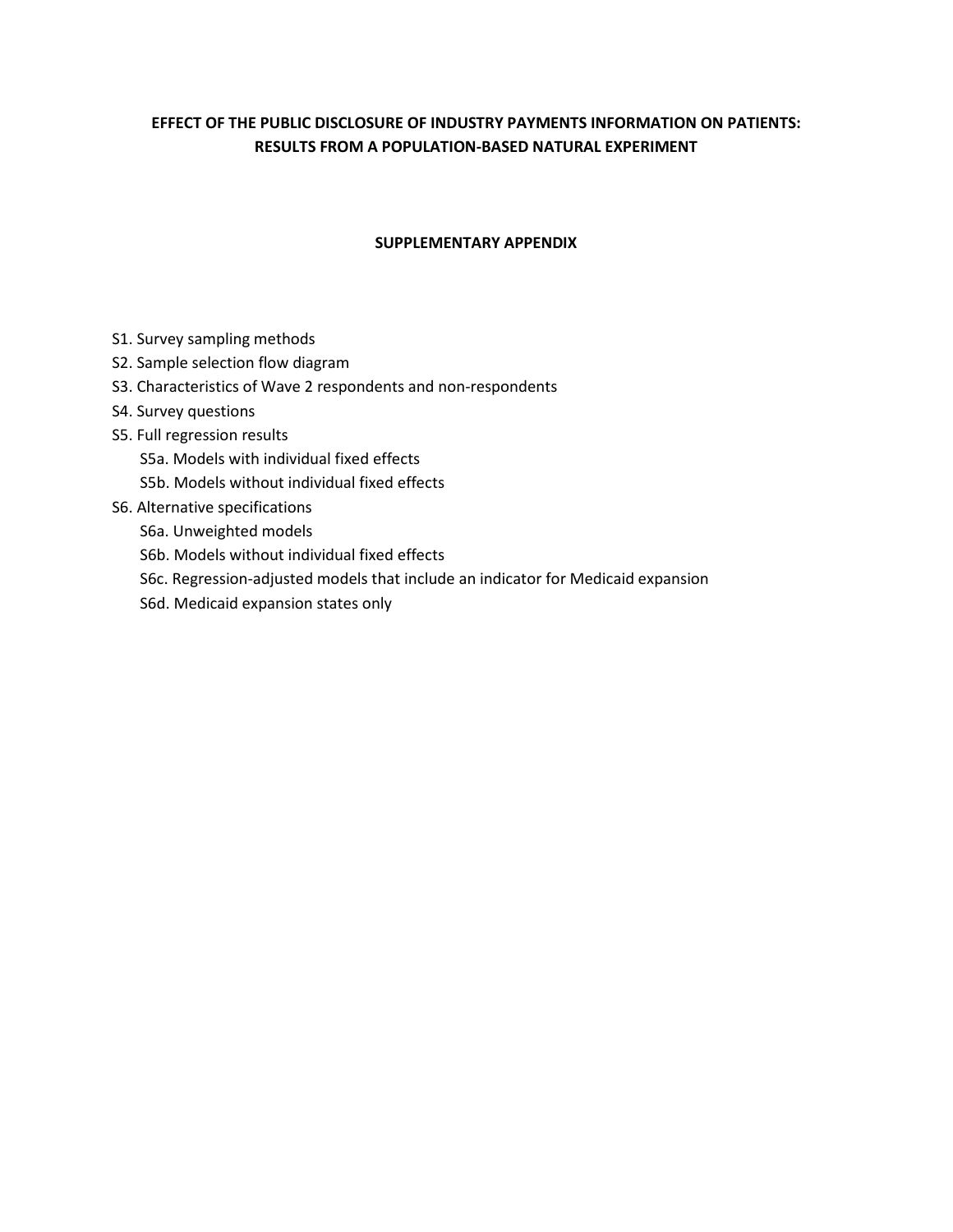## **SUPPLEMENTARY APPENDIX S1 SURVEY SAMPLING METHODS**

#### *Survey Sampling and Administration*

Individuals selected for the initial (Wave 1) survey were recruited from KnowledgePanel® (KP), a nationally representative household panel assembled by the research firm GfK. KP households are selected through random digit dialing and address-based sampling so that landline households as well as cell-phone-only and no-phone households are in a sampling frame covering 97% of US households. KP households agree to participate in occasional surveys and, in return for their participation, accumulate points that they can redeem for cash, merchandise, and other items of monetary value (average accumulation valued at \$4-\$6 per month). Households without Internet access are provided a webenabled computer and free Internet service for the duration of their participation in the panel. Detailed information about KP sampling methodology, incentive structures, informed consent, and other human subjects issues are documented in Dennis and Thomas (2013).<sup>1</sup>

For Wave 1, individuals were sampled from KP households in all 50 states, excluding DC, to constitute a nationally representative sample, with oversampling in Massachusetts and Minnesota to enable us to detect smaller effects in these two states that had previously passed Sunshine laws. We did not oversample Vermont, the third Sunshine state, because even an oversample of this relatively small population would have not have generated sufficient power to detect an effect in that state.

The Wave 1 sample consisted of 3,542 respondents who completed the initial survey in 2014 (Wave 1 completion 45.9%). More details on administration of the Wave 1 survey may be found in Pham-Kanter et al (2017).<sup>2</sup>

For Wave 2, GfK identified 2,711 (77%) respondents from Wave 1 respondents who were still in the panel in 2016 and who were available for re-contact. All of these individuals were asked to complete the Wave 2 survey.

### *Survey Field Period*

The first survey was fielded online September 26-October 3, 2014, with almost all surveys (94%) completed by the Open Payments data release date of September 30. The Wave 2 survey was fielded online September 16-October 2, 2016, two years after the initial survey.

Individuals selected for the surveys received a notification email with a link to the survey. After three days, individuals who had not responded to the survey were sent an email reminder. For Wave 2, which had a slightly longer field period than Wave 1, nonrespondents also received an automated email reminder 11 days after the initial survey contact.

### *Completion Rate*

Of those who were re-contacted for Wave 2, 80% (n=2,180) completed the survey, resulting in an overall completion rate of 62%. The sample selection flow diagram is shown in Appendix S2.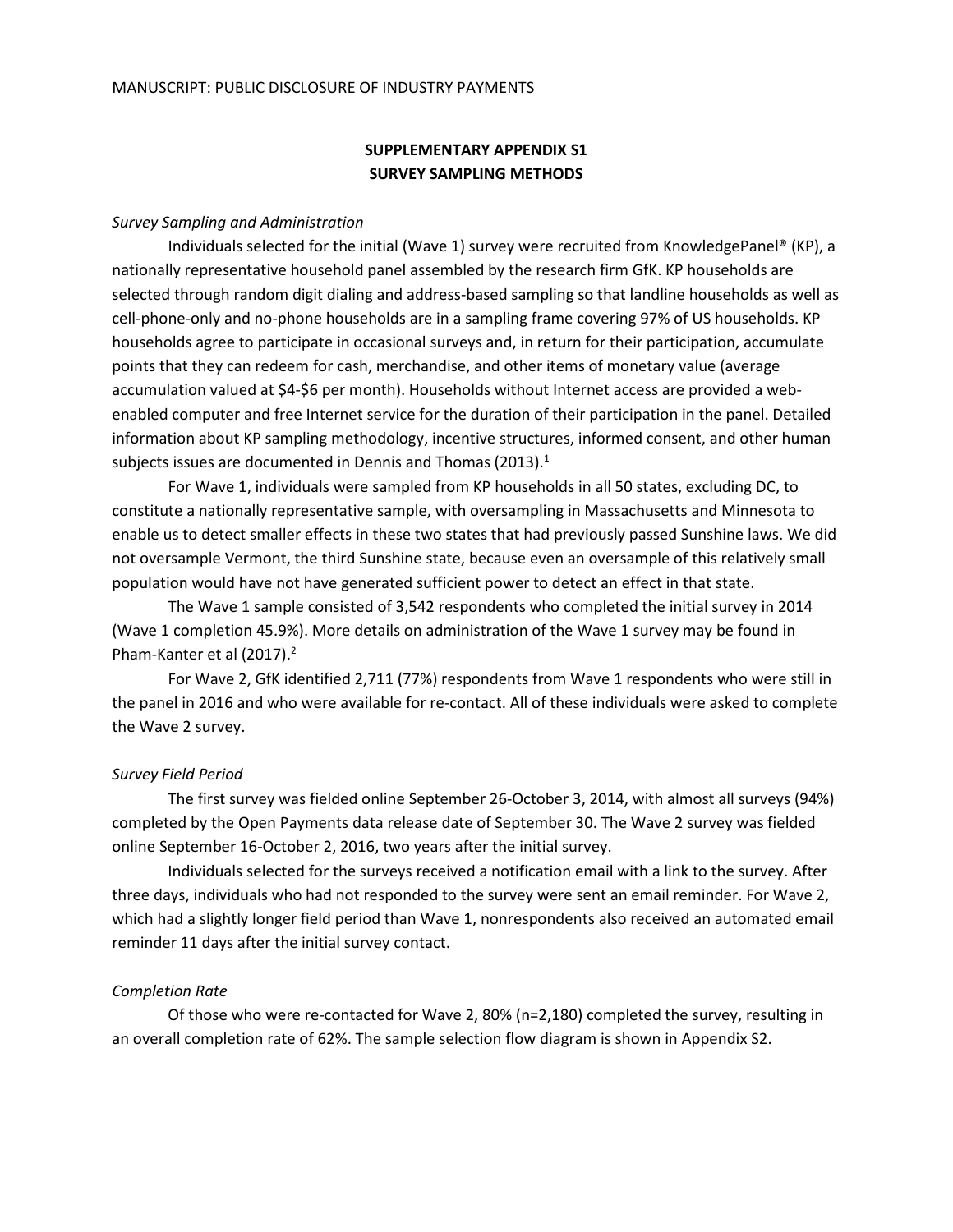Completion rates varied by state and ranged from 40% to 81.8%. Average completion rates for Sunshine and non-Sunshine states did not differ significantly from each other (61.1% and 66.5%, respectively, p=0.062).

### *Survey Weights*

Our analysis uses survey weights provided by GfK that account for non-coverage, oversampling, and nonresponse/attrition. These GfK weights use, as a benchmark, distributions derived from the 2014 March Supplement Current Population Survey (CPS) so the survey sample matches the US adult population on key demographic dimensions (gender, age, race/Hispanic ethnicity, education, Census region, household income, homeownership status, metropolitan residence, Internet access). Details on the construction of survey weights are documented in Dennis and Thomas (2013).<sup>2</sup>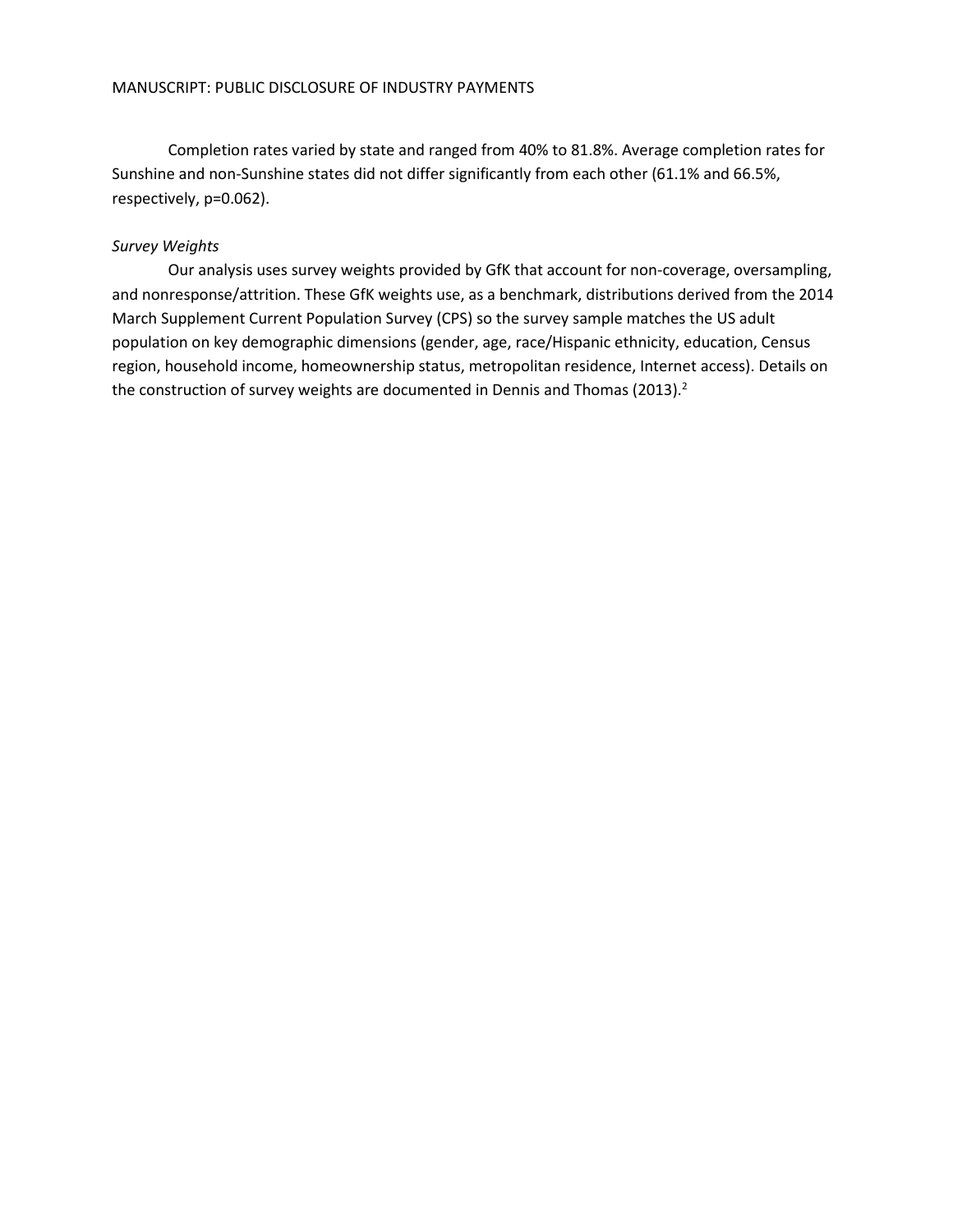# **SUPPLEMENTARY APPENDIX S2 SAMPLE SELECTION FLOW DIAGRAM**

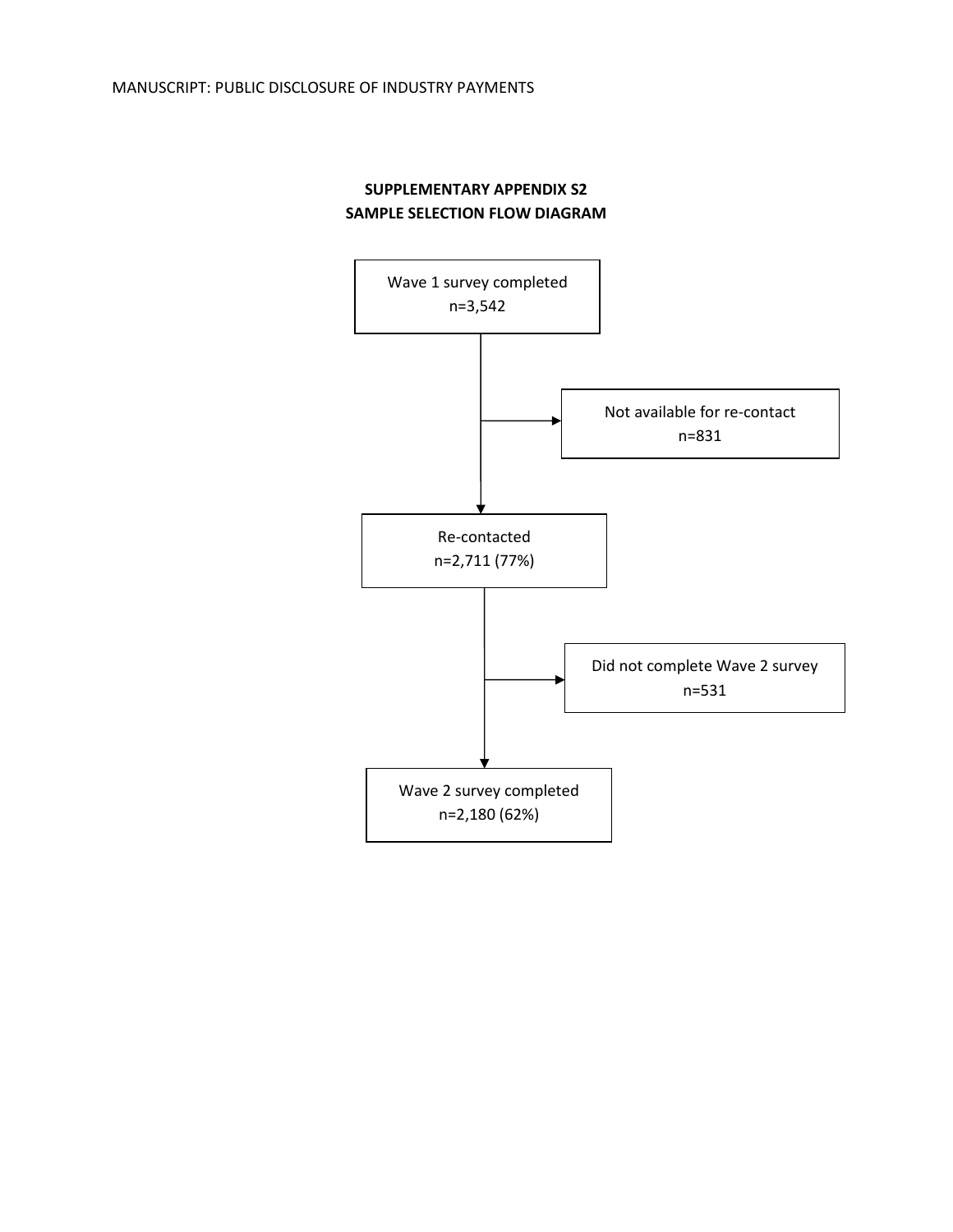## **SUPPLEMENTARY APPENDIX S3**

# **CHARACTERISTICS OF WAVE 2 RESPONDENTS AND NON-RESPONDENTS**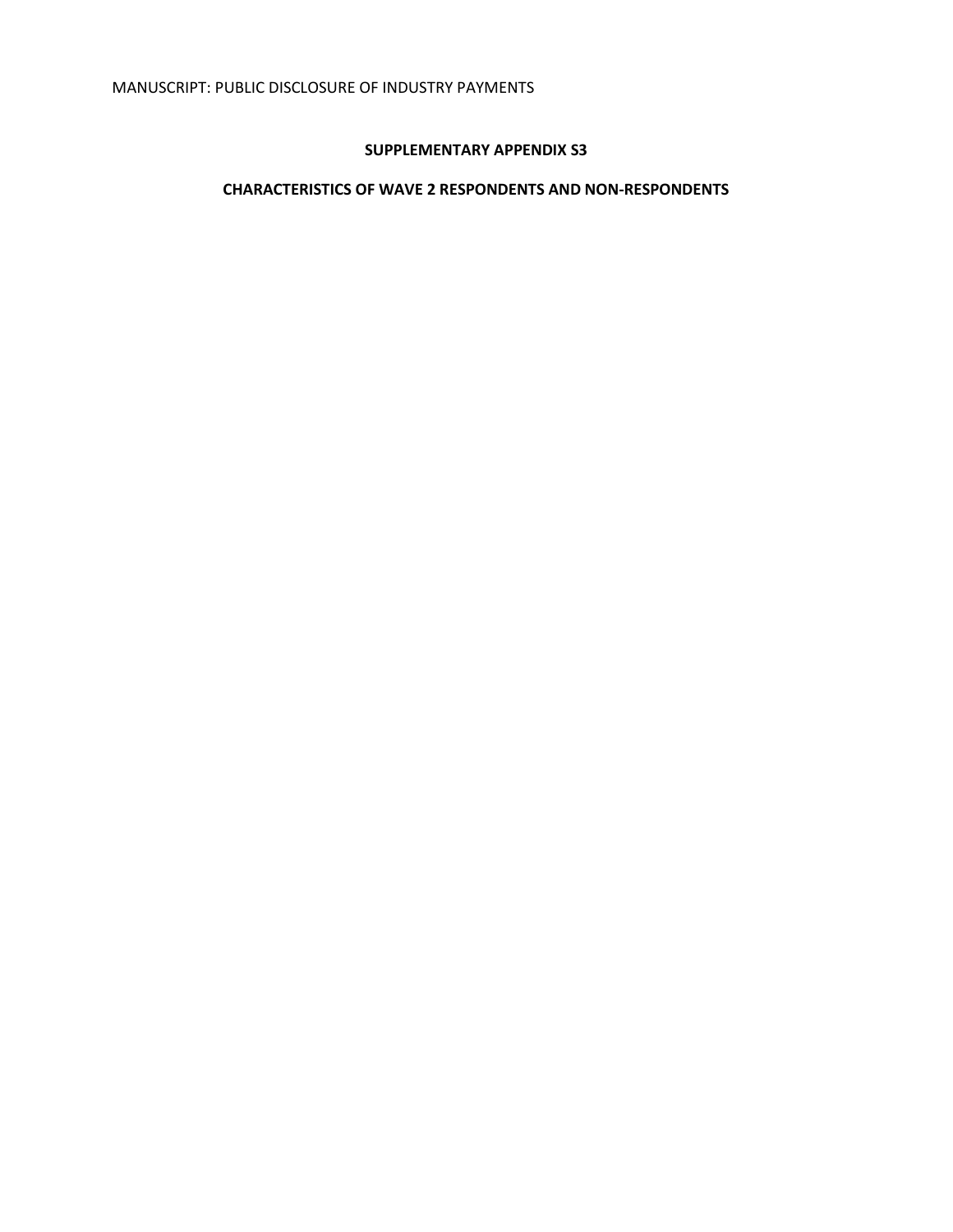#### **Table S3. 2014 Characteristics of Wave 2 Respondents and Non-Respondents**

|                                              |             | Weighted Distribution % | Statistical              |
|----------------------------------------------|-------------|-------------------------|--------------------------|
|                                              | Wave 2      | Not contacted or        | Significance             |
|                                              | respondents | did not respond         | (Bonferroni              |
|                                              | $(n=2,180)$ | $(n=1, 362)$            | correction) <sup>a</sup> |
| Gender                                       |             |                         | n.s.                     |
| Female                                       | 49%         | 56%                     |                          |
| Male                                         | 51%         | 44%                     |                          |
| Race/Ethnicity                               |             |                         | $***$                    |
| Caucasian                                    | 70%         | 60%                     |                          |
| Hispanic                                     | 10%         | 14%                     |                          |
| Black, Non-Hispanic                          | 13%         | 19%                     |                          |
| Other                                        | 8%          | 8%                      |                          |
| Age                                          |             |                         | $***$                    |
| 220                                          | 4%          | 5%                      |                          |
| 21-30                                        | 17%         | 23%                     |                          |
| 31-40                                        | 15%         | 16%                     |                          |
| 41-50                                        | 15%         | 16%                     |                          |
| 51-60                                        | 22%         | 18%                     |                          |
| $61+$                                        | 27%         | 22%                     |                          |
| Education                                    |             |                         | $**$                     |
|                                              |             |                         |                          |
| Less than high school                        | 10%         | 15%                     |                          |
| High school graduate                         | 31%         | 27%                     |                          |
| Some college                                 | 28%         | 30%                     |                          |
| College graduate                             | 31%         | 27%                     |                          |
| Household Income                             |             |                         | n.s.                     |
| $$0 - $24,999$                               | 16%         | 21%                     |                          |
| \$25,000 - \$49,999                          | 22%         | 24%                     |                          |
| \$50,000 - \$74,999                          | 19%         | 18%                     |                          |
| \$75,000 - \$99,999                          | 16%         | 15%                     |                          |
| \$100,000+                                   | 28%         | 23%                     |                          |
| Employment                                   |             |                         | $**$                     |
| Employed for pay                             | 52%         | 48%                     |                          |
| Self-employed                                | 6%          | 7%                      |                          |
| Retired                                      | 21%         | 16%                     |                          |
| Not working - disability                     | 7%          | 8%                      |                          |
| Not working - other                          | 14%         | 21%                     |                          |
| Urban/Rural                                  |             |                         | n.s.                     |
| Urban                                        | 16%         | 16%                     |                          |
| Rural                                        | 84%         | 84%                     |                          |
| Resides in State with Sunshine Law           |             |                         | n.s.                     |
| No                                           | 96%         | 96%                     |                          |
| Yes                                          | 4%          | 4%                      |                          |
| Self-rated Health                            |             |                         | n.s.                     |
| Excellent                                    | 13%         | 15%                     |                          |
| Good                                         | 63%         | 58%                     |                          |
| Fair                                         | 21%         | 22%                     |                          |
| Poor                                         | 3%          | 5%                      |                          |
| Diagnosis of chronic condition <sup>b</sup>  |             |                         | n.s.                     |
| No                                           | 42%         | 49%                     |                          |
| Yes                                          | 58%         | 51%                     |                          |
| Diagnosis of mental health disorder          |             |                         | n.s.                     |
| No                                           | 83%         | 80%                     |                          |
| Yes                                          | 17%         | 20%                     |                          |
| Diagnosis of cancer                          |             |                         | n.s.                     |
| No                                           | 91%         | 92%                     |                          |
| Yes                                          | 9%          | 8%                      |                          |
|                                              |             |                         |                          |
| Diagnosis of stroke or myocardial infarction |             |                         | n.s.                     |
| No                                           | 97%<br>3%   | 96%<br>4%               |                          |
| Yes                                          |             |                         | $***$                    |
| Any health insurance coverage                |             |                         |                          |
| No                                           | 16%         | 21%                     |                          |
| Yes                                          | 84%         | 79%                     |                          |

\*\* significant at 0.01 level with Bonferroni correction (0.01/13=0.00077)

\* significant at 0.05 level with Bonferroni correction (0.05/13=0.0038)

n.s. not significant

Percentages may not add up to 100 because of rounding.

Notes:

a. P-values are from chi-squared test of independence with Rao-Scott correction, testing the difference in distribution values between Wave 2 respondents and nonrespondents using base weights. Asterisks indicate significance with Bonferroni correction.

b. Chronic conditions include acid reflux, asthma, COPD, atrial fibrillation, chronic pain, cystic fibrosis, diabetes, epilepsy, eye disease, gout,<br>heart disease, hepatitis C, hypertension, high cholesterol, HIV, kidney di arthritis, sleep disorder.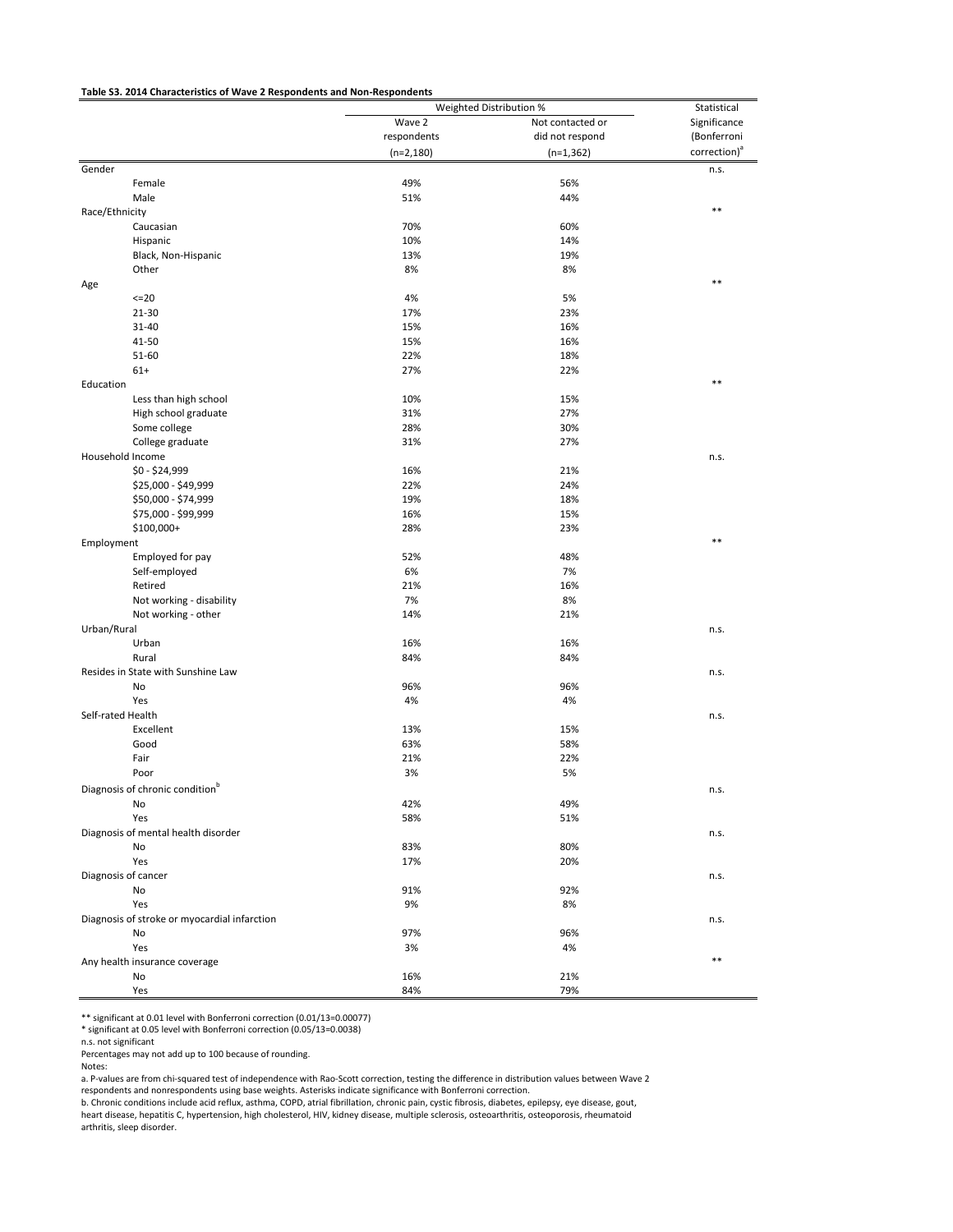## **SUPPLEMENTARY APPENDIX S4 SURVEY QUESTIONS**

### **Awareness and Knowledge of Industry Payments**

1. Some doctors receive payments from pharmaceutical (drug) and medical device companies in the form of small gifts such as pens, mugs, or books; reimbursement for travel and conference presentations; or financial compensation for consulting services. Have you heard about these payments before now?

*Response choices:* Yes; No; Don't know

- 2. A variety of sources recently began posting information about payments made by pharmaceutical and medical device companies to doctors. Were you aware that this information is available? *Response choices:* Yes, I was aware; No, I was not aware; Not sure
- 3. Do you know whether the doctor you've seen most frequently in the past 12 months has received any payments from a pharmaceutical or medical device firm?
	- *Response choices:* Yes, I know my doctor has received payments; Yes, I know my doctor has not received any payments; No, I do not know whether my doctor has received any payments; Not sure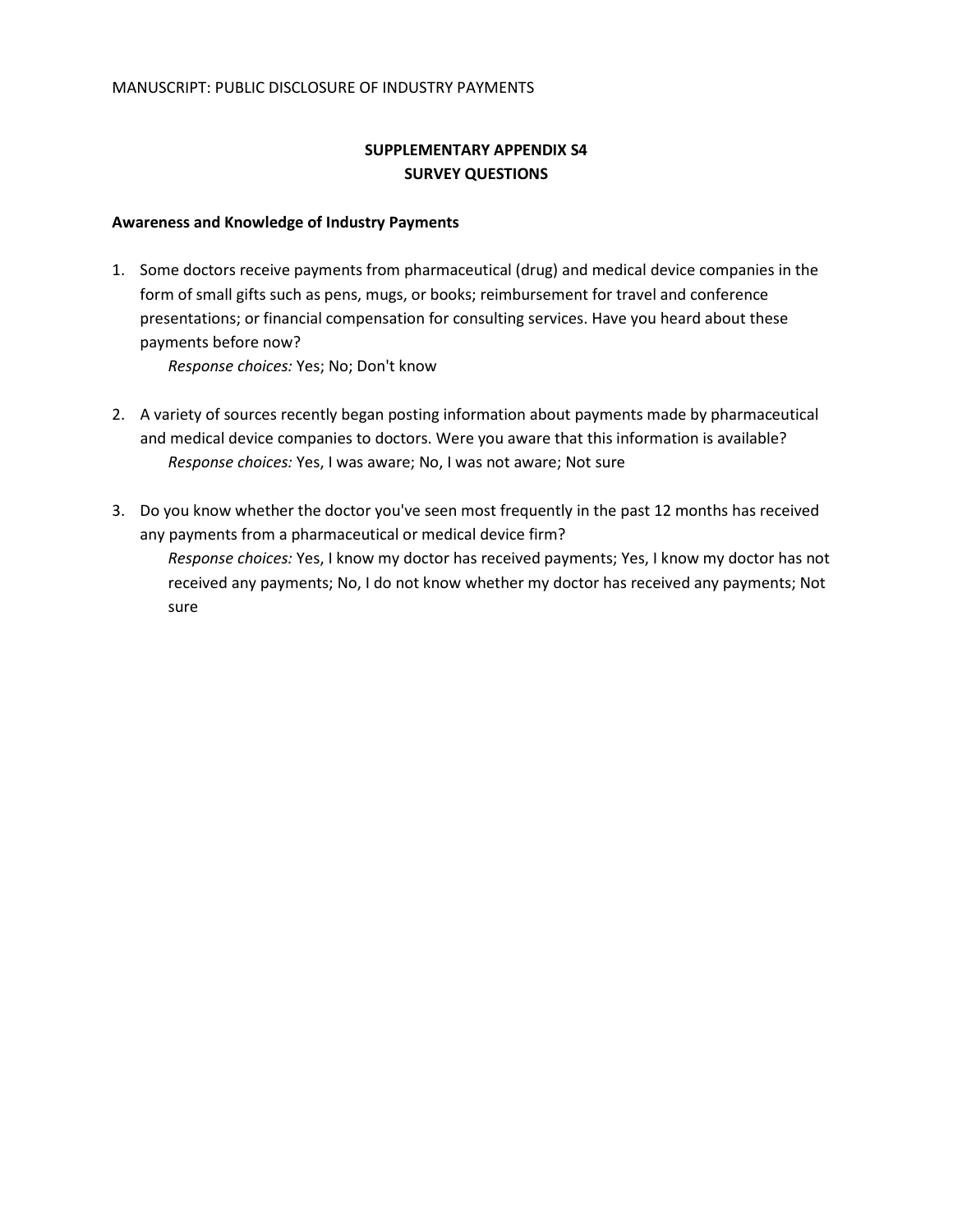# **SUPPLEMENTARY APPENDIX S5 FULL REGRESSION RESULTS**

S5a. Models with individual fixed effects S5b. Models without individual fixed effects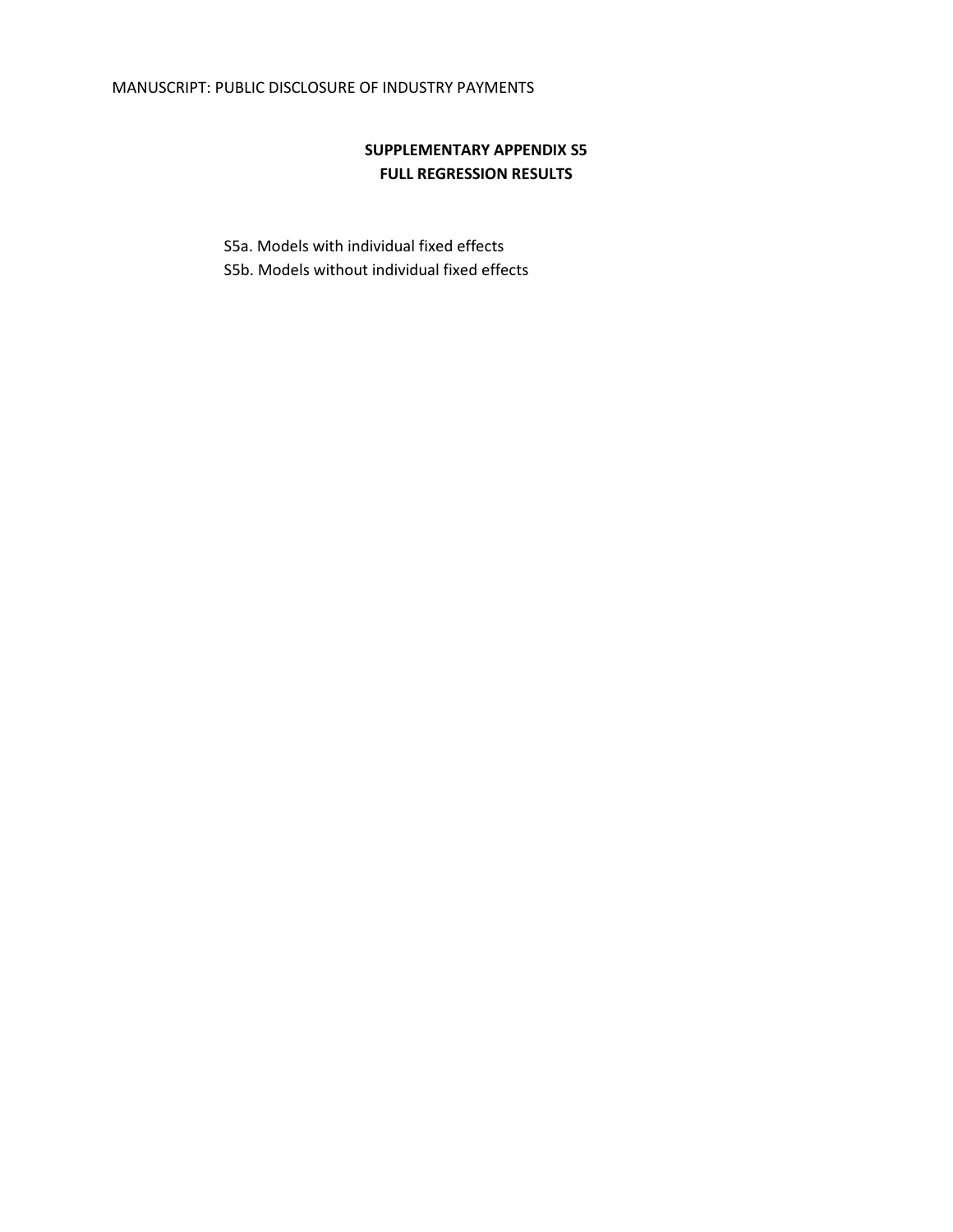| Table S5a. Full Regression Results, Models With Individual Fixed Effects |
|--------------------------------------------------------------------------|
|--------------------------------------------------------------------------|

|                                             | Dependent variable   |                      |                        |  |  |
|---------------------------------------------|----------------------|----------------------|------------------------|--|--|
|                                             | Awareness of         | Awareness of         | Knowledge of own       |  |  |
|                                             | payments             | public info          | doctor payments        |  |  |
|                                             |                      |                      |                        |  |  |
| Open Payments disclosure                    | 0.0227               | 0.0961               | $-0.0011$              |  |  |
|                                             | (0.0312)             | (0.0363)             | (0.0107)               |  |  |
| Age                                         | $-0.0347$            | $-0.0672$            | $-0.0293$              |  |  |
|                                             | (0.0738)             | (0.0625)             | (0.0297)               |  |  |
| Age squared                                 | $-0.0004$            | $-0.0004$            | 0.0001                 |  |  |
|                                             | (0.0003)             | (0.0002)             | (0.0001)               |  |  |
| Less than high school education             | $\ldots$             | $\ldots$             | $\ddot{\phantom{0}}$   |  |  |
|                                             | $\ddot{\phantom{1}}$ | $\cdot\cdot$         | $\cdot\cdot$           |  |  |
| High school graduate                        | $-0.0523$            | $-0.1071$            | $-0.0677$              |  |  |
|                                             | (0.1136)             | (0.0667)             | (0.0574)               |  |  |
| Some college                                | 0.0784               | $-0.0230$            | $-0.0408$              |  |  |
|                                             | (0.1410)             | (0.0880)             | (0.0571)               |  |  |
| College graduate                            | 0.1760               | $-0.0341$            | $-0.0953$              |  |  |
|                                             | (0.1572)             | (0.1636)             | (0.0714)               |  |  |
| Urban residence                             | $-0.1190$            | 0.0253               | 0.0239                 |  |  |
|                                             | (0.0991)             | (0.0526)             | (0.0175)               |  |  |
| Household income \$0-\$24,999               |                      |                      |                        |  |  |
|                                             | $\ddotsc$            | $\ddot{\phantom{1}}$ | $\ddot{\phantom{0}}$   |  |  |
| Household income \$25,000-\$49,999          | $\cdot$<br>0.0411    | $\cdot$ .<br>0.0405  | $\cdot\cdot$<br>0.0352 |  |  |
|                                             | (0.0526)             | (0.0345)             |                        |  |  |
| Household income \$50,000-\$74,999          | 0.0194               | $-0.0098$            | (0.0267)               |  |  |
|                                             |                      |                      | 0.0147                 |  |  |
|                                             | (0.0918)             | (0.0383)             | (0.0268)               |  |  |
| Household income \$75,000-\$99,999          | 0.0432               | $-0.0177$            | 0.0176                 |  |  |
|                                             | (0.1088)             | (0.0399)             | (0.0391)               |  |  |
| Household income \$100,000+                 | 0.0608               | 0.0197               | 0.0304                 |  |  |
|                                             | (0.0857)             | (0.0529)             | (0.0274)               |  |  |
| Not employed                                |                      |                      | .,                     |  |  |
|                                             | $\ddot{\phantom{1}}$ | $\ddot{\phantom{1}}$ | $\ddot{\phantom{1}}$   |  |  |
| Self-employed                               | 0.0066               | $-0.1170$            | 0.0123                 |  |  |
|                                             | (0.1079)             | (0.0990)             | (0.0502)               |  |  |
| Employed for pay                            | $-0.0209$            | $-0.0477$            | $-0.0254$              |  |  |
|                                             | (0.0725)             | (0.0594)             | (0.0426)               |  |  |
| Retired                                     | $-0.0492$            | 0.0243               | 0.0111                 |  |  |
|                                             | (0.0816)             | (0.0767)             | (0.0489)               |  |  |
| Diagnosis of chronic condition <sup>a</sup> | 0.0407               | 0.0156               | $-0.0011$              |  |  |
|                                             | (0.0486)             | (0.0408)             | (0.0165)               |  |  |
| Diagnosis of cancer                         | $-0.0979$            | $-0.0044$            | 0.0126                 |  |  |
|                                             | (0.0802)             | (0.0440)             | (0.0222)               |  |  |
| Diagnosis of MI or stroke                   | $-0.0346$            | 0.0144               | $-0.0190$              |  |  |
|                                             | (0.0888)             | (0.0682)             | (0.0477)               |  |  |
| Diagnosis of mental health disorder         | 0.0506               | $-0.0066$            | $-0.0107$              |  |  |
|                                             | (0.0532)             | (0.0321)             | (0.0274)               |  |  |
| Number of office visits                     | 0.0025               | $-0.0014$            | 0.0002                 |  |  |
|                                             | (0.0038)             | (0.0036)             | (0.0023)               |  |  |
| Number of office visits squared             | 0.0000               | 0.0000               | 0.0000                 |  |  |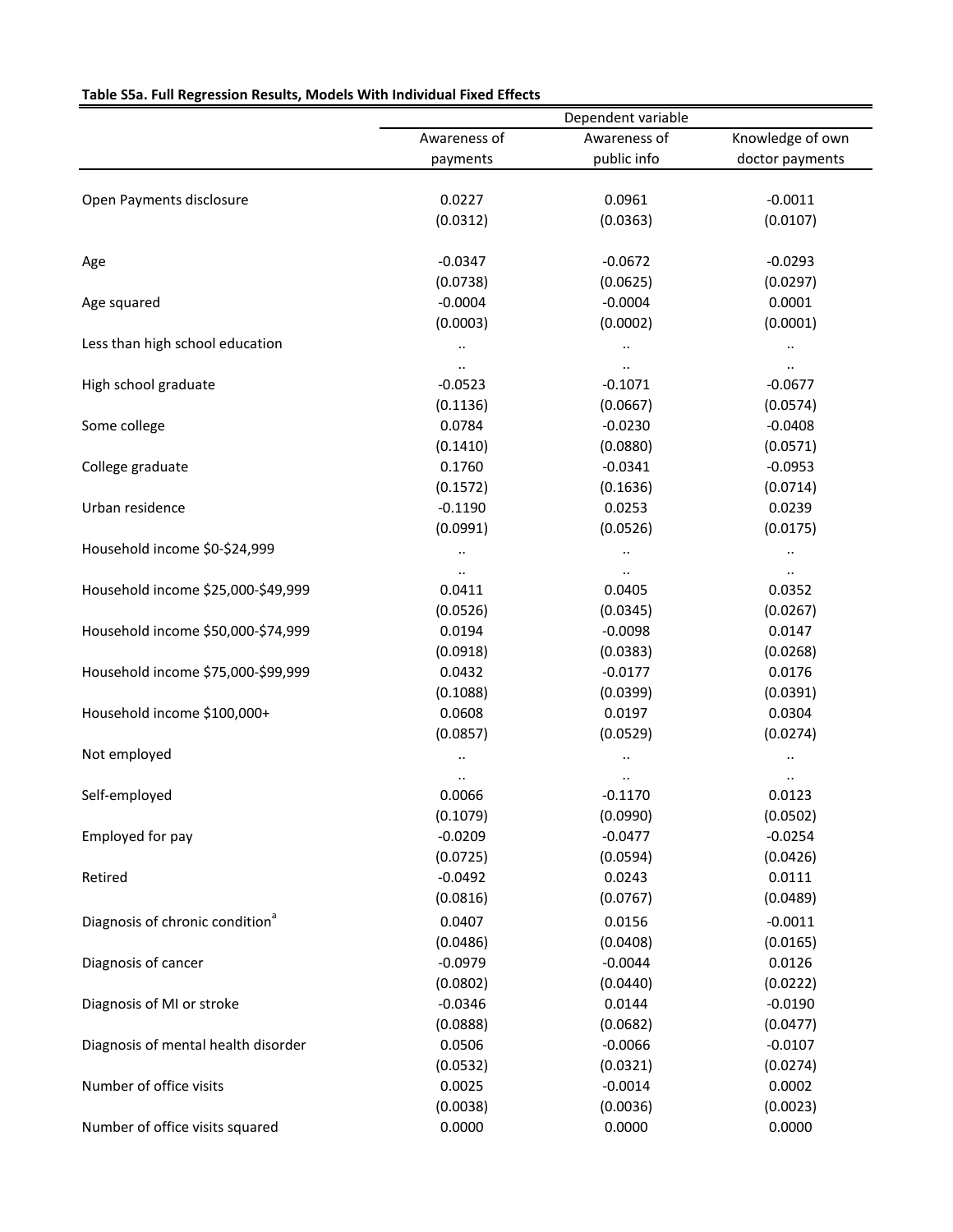| Sample Size                      | 2,028       | 2,030      | 2,030       |
|----------------------------------|-------------|------------|-------------|
| $R^2$                            | 0.7602      | 0.6452     | 0.6709      |
| F-statistic (degrees of freedom) | 3.64(22,49) | 2.7(22,49) | 2.46(22,49) |
| Individual fixed effects         | <b>YES</b>  | <b>YES</b> | <b>YES</b>  |
| Year fixed effects               | <b>YES</b>  | <b>YES</b> | <b>YES</b>  |
|                                  | (0.0605)    | (0.0554)   | (0.0113)    |
| Health insurance coverage        | 0.0402      | 0.0341     | 0.0119      |
|                                  | (0.0001)    | (0.0001)   | (0.0000)    |

Standard errors clustered at the state level, reported in parentheses.

Notes:

a. Chronic conditions include acid reflux, asthma, COPD, atrial fibrillation, chronic pain, cystic fibrosis, diabetes, epilepsy, eye disease, gout, heart disease, hepatitis C, hypertension, high cholesterol, HIV, kidney disease, multiple sclerosis, osteoarthritis, osteoporosis, rhematoid arthritis, sleep disorder.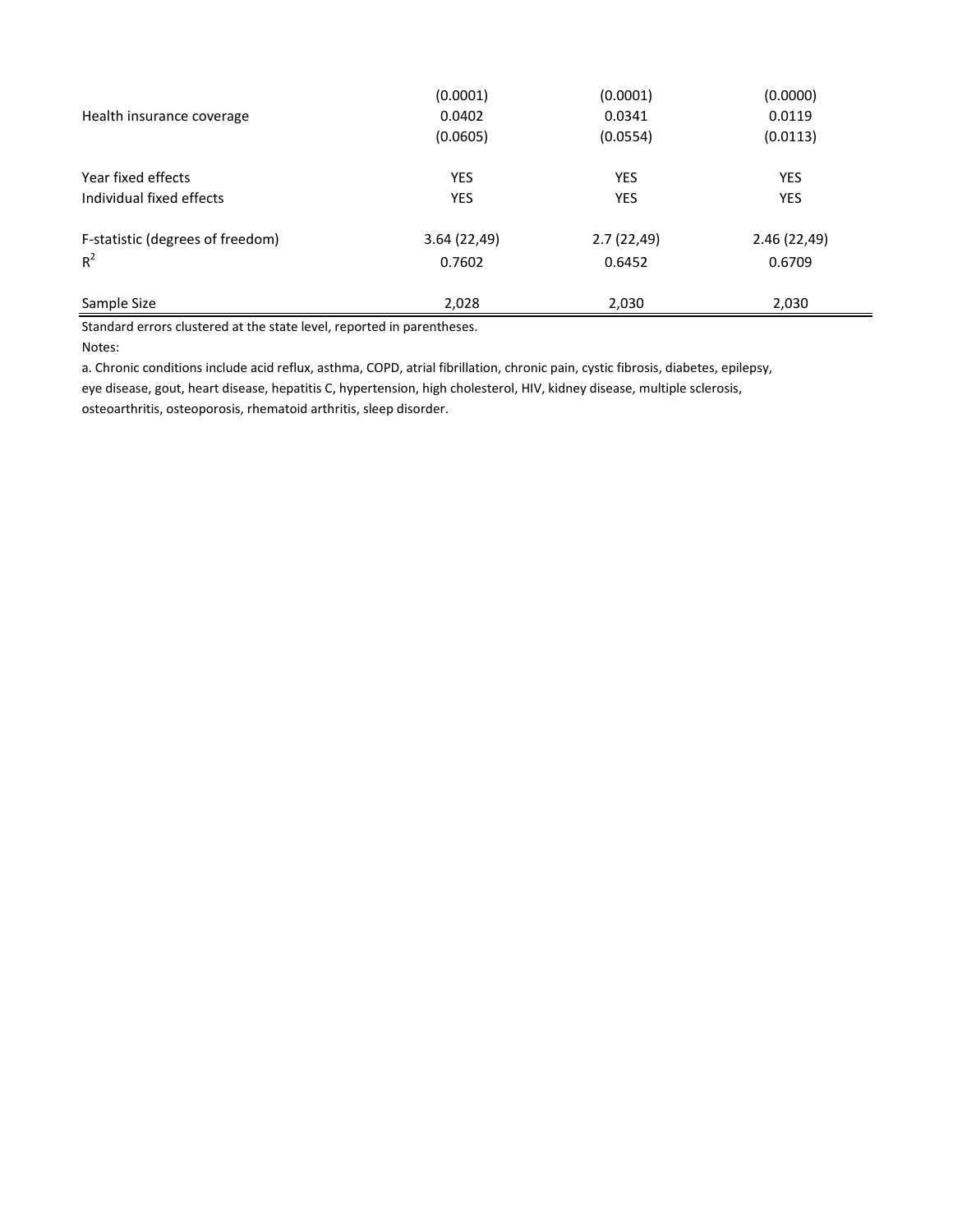## **Table S5b. Full Regression Results, Models Without Individual Fixed Effects**

|                                      |                     | Dependent variable  |                       |
|--------------------------------------|---------------------|---------------------|-----------------------|
|                                      | Awareness of        | Awareness of        | Knowledge of own      |
|                                      | payments            | public info         | doctor payments       |
| Open Payments disclosure             | 0.0234              | 0.1018              | 0.0004                |
|                                      | (0.0229)            | (0.0244)            | (0.0070)              |
| Non-Sunshine state resident          | $-0.0223$           | $-0.0824$           | $-0.0025$             |
|                                      | (0.0182)            | (0.0126)            | (0.0051)              |
| Post-Open Payments year <sup>a</sup> | 0.0608              | $-0.0738$           | $-0.0125$             |
|                                      | (0.0149)            | (0.0230)            | (0.0039)              |
|                                      |                     |                     |                       |
| Age                                  | 0.0066              | 0.0009              | $-0.0024$             |
|                                      | (0.0030)            | (0.0022)            | (0.0014)              |
| Age squared                          | $-0.0001$           | 0.0000              | 0.0000                |
|                                      | (0.0000)            | (0.0000)            | (0.0000)              |
| Less than high school education      | $\cdot$             | $\cdot$             | $\cdot$               |
|                                      | $\ddotsc$           |                     | $\ldots$              |
| High school graduate                 | 0.0828              | 0.0170              | $-0.0179$             |
|                                      | (0.0254)            | (0.0195)            | (0.0216)              |
| Some college                         | 0.1971              | 0.0430              | $-0.0149$             |
|                                      | (0.0265)            | (0.0178)            | (0.0208)              |
| College graduate                     | 0.2933              | 0.0919              | $-0.0067$             |
|                                      | (0.0363)            | (0.0197)            | (0.0217)              |
| Caucasian                            |                     | $\ddotsc$           | $\ddotsc$             |
|                                      |                     |                     | $\cdots$              |
| Black, non-Hispanic                  | $-0.1722$           | $-0.0364$           | 0.0029                |
|                                      | (0.0274)            | (0.0120)            | (0.0167)              |
| Hispanic                             | $-0.1003$           | 0.0041              | 0.0031                |
|                                      | (0.0372)            | (0.0187)            | (0.0114)              |
| Other/Multi                          | $-0.0402$           | 0.0334              | 0.0141                |
|                                      | (0.0426)            | (0.0307)            | (0.0253)              |
| Female                               | $-0.0212$           | $-0.0358$           | 0.0253                |
|                                      | (0.0237)            | (0.0154)            | (0.0071)              |
| Urban residence                      | 0.0059              | $-0.0027$           | 0.0170                |
|                                      | (0.0362)            | (0.0210)            | (0.0079)              |
| Household income \$0-\$24,999        | $\ldots$            | $\ddotsc$           | $\cdots$              |
| Household income \$25,000-\$49,999   | $\ddotsc$<br>0.0985 | $\ddotsc$<br>0.0161 | $\ldots$<br>$-0.0045$ |
|                                      | (0.0250)            | (0.0168)            | (0.0172)              |
| Household income \$50,000-\$74,999   | 0.1446              | 0.0086              | 0.0173                |
|                                      | (0.0249)            | (0.0185)            | (0.0161)              |
| Household income \$75,000-\$99,999   | 0.1619              | 0.0077              | $-0.0044$             |
|                                      | (0.0372)            | (0.0172)            | (0.0176)              |
| Household income \$100,000+          | 0.1898              | 0.0251              | $-0.0135$             |
|                                      | (0.0261)            | (0.0171)            | (0.0153)              |
| Not employed                         | $\ldots$            | $\ldots$            | $\cdots$              |
|                                      | $\ldots$            | $\cdot\cdot$        | $\cdots$              |
| Self-employed                        | 0.1070              | $-0.0080$           | $-0.0158$             |
|                                      | (0.0385)            | (0.0289)            | (0.0127)              |
| Employed for pay                     | 0.0478              | 0.0063              | $-0.0171$             |
|                                      | (0.0211)            | (0.0136)            | (0.0094)              |
| Retired                              | 0.0938              | 0.0194              | $-0.0079$             |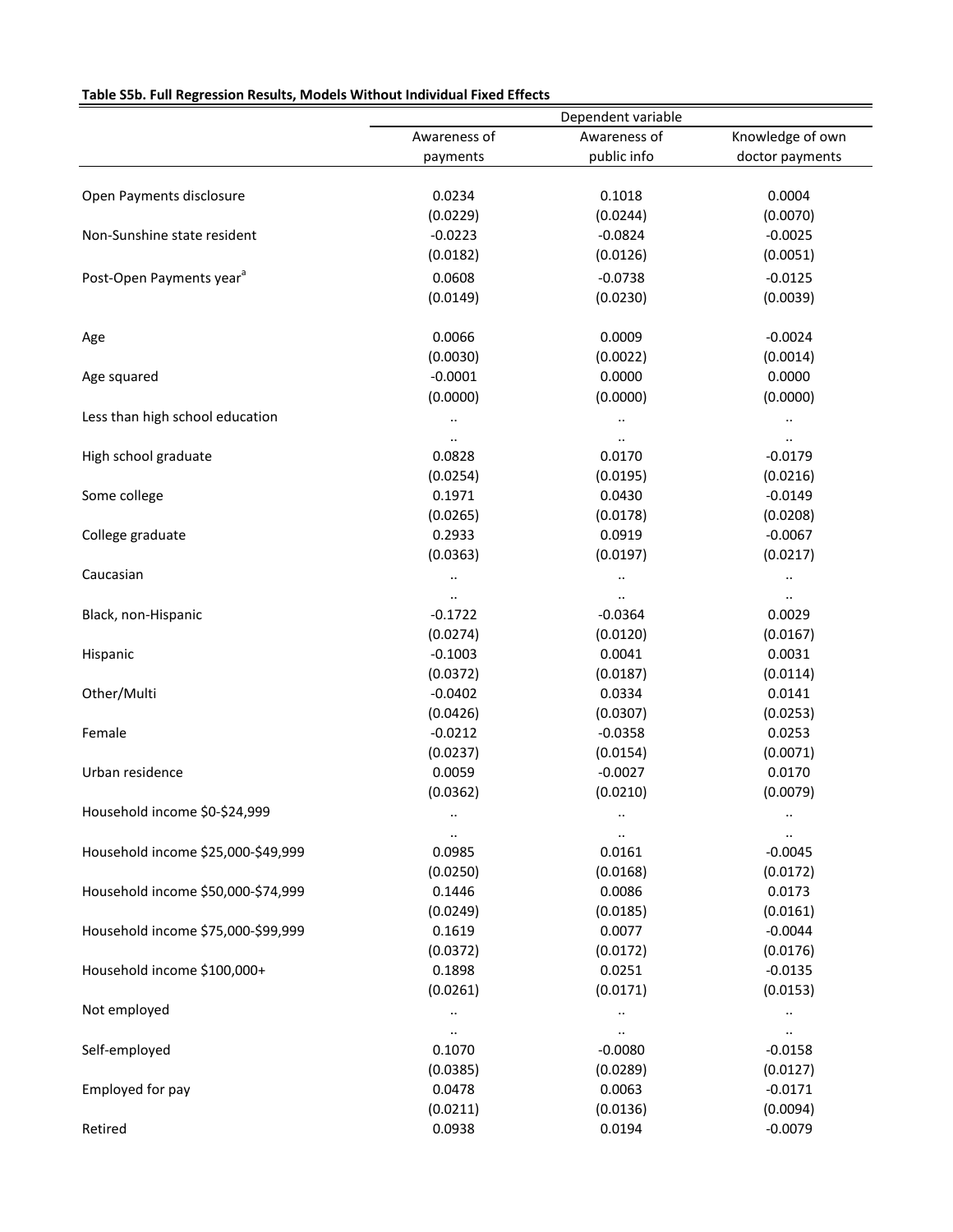|                                             | (0.0283)       | (0.0216)      | (0.0087)      |
|---------------------------------------------|----------------|---------------|---------------|
| Diagnosis of chronic condition <sup>b</sup> | 0.0842         | 0.0069        | 0.0033        |
|                                             | (0.0273)       | (0.0180)      | (0.0140)      |
| Diagnosis of cancer                         | 0.0155         | $-0.0202$     | 0.0185        |
|                                             | (0.0335)       | (0.0198)      | (0.0152)      |
| Diagnosis of MI or stroke                   | 0.0344         | 0.0781        | 0.0261        |
|                                             | (0.0447)       | (0.0487)      | (0.0190)      |
| Diagnosis of mental health disorder         | 0.0484         | $-0.0004$     | $-0.0043$     |
|                                             | (0.0335)       | (0.0205)      | (0.0106)      |
| Number of office visits                     | 0.0098         | 0.0022        | 0.0019        |
|                                             | (0.0033)       | (0.0023)      | (0.0011)      |
| Number of office visits squared             | $-0.0001$      | 0.0000        | 0.0000        |
|                                             | (0.0000)       | (0.0000)      | (0.0000)      |
| Health insurance coverage                   | 0.0193         | $-0.0068$     | $-0.0016$     |
|                                             | (0.0278)       | (0.0194)      | (0.0155)      |
| Year fixed effects <sup>a</sup>             | <b>YES</b>     | <b>YES</b>    | <b>YES</b>    |
| Individual fixed effects                    | NO.            | NO            | NO            |
| F-statistic (degrees of freedom)            | 101.02 (27,49) | 20.87 (27,49) | 15.25 (27,49) |
| $R^2$                                       | 0.1399         | 0.0266        | 0.0164        |
| Sample Size                                 | 2,028          | 2,030         | 2,030         |

Standard errors clustered at the state level, reported in parentheses.

Notes:

a. Coefficient on year fixed effect reported as coefficient on Post-Open Payments year.

a. Chronic conditions include acid reflux, asthma, COPD, atrial fibrillation, chronic pain, cystic fibrosis, diabetes, epilepsy,

eye disease, gout, heart disease, hepatitis C, hypertension, high cholesterol, HIV, kidney disease, multiple sclerosis,

osteoarthritis, osteoporosis, rhematoid arthritis, sleep disorder.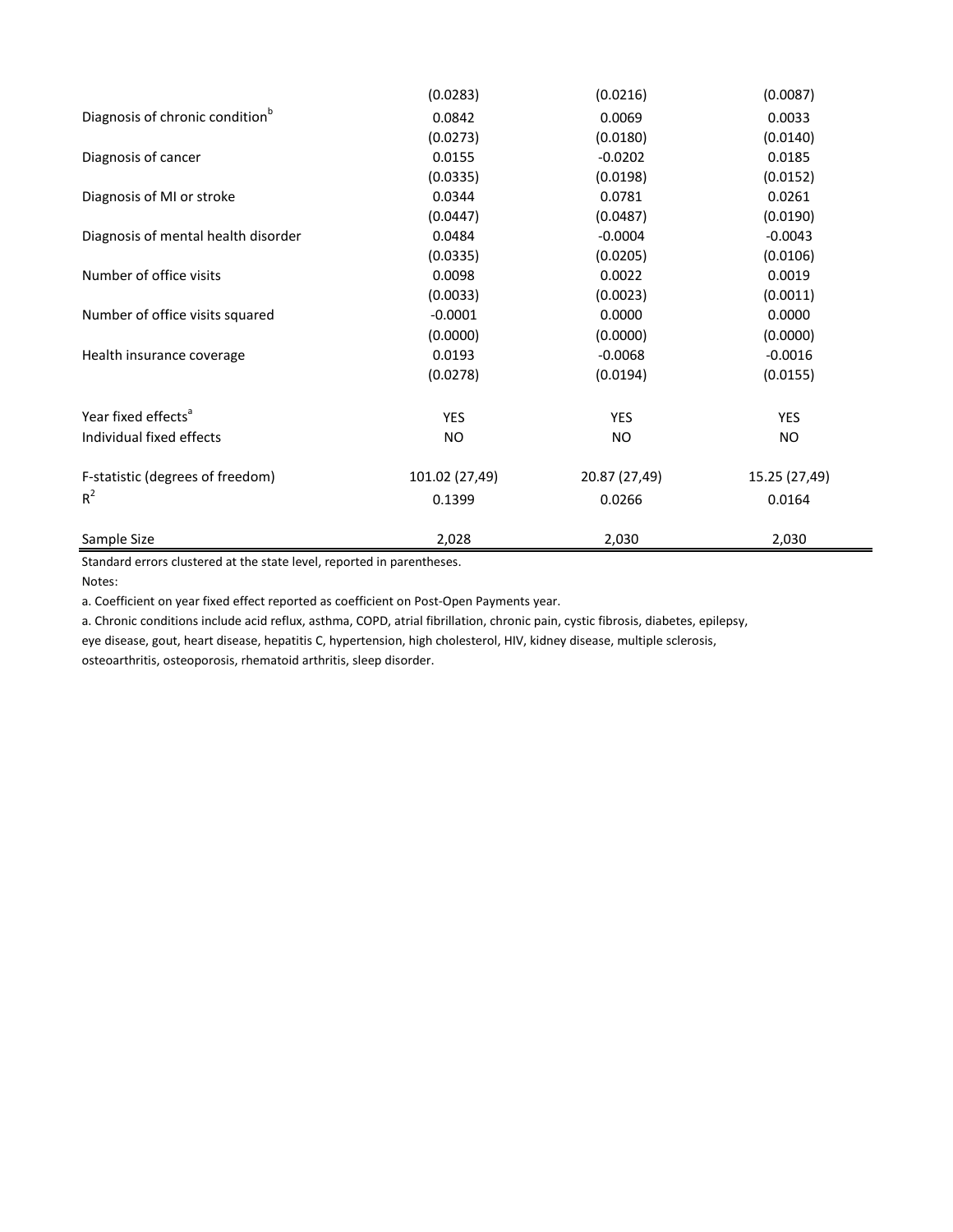# **SUPPLEMENTARY APPENDIX S6 ALTERNATIVE SPECIFICATIONS**

- S6a. Unweighted models
- S6b. Regression-adjusted models without individual fixed effects
- S6c. Regression-adjusted models that include an indicator for Medicaid expansion
- S6d. Medicaid expansion states only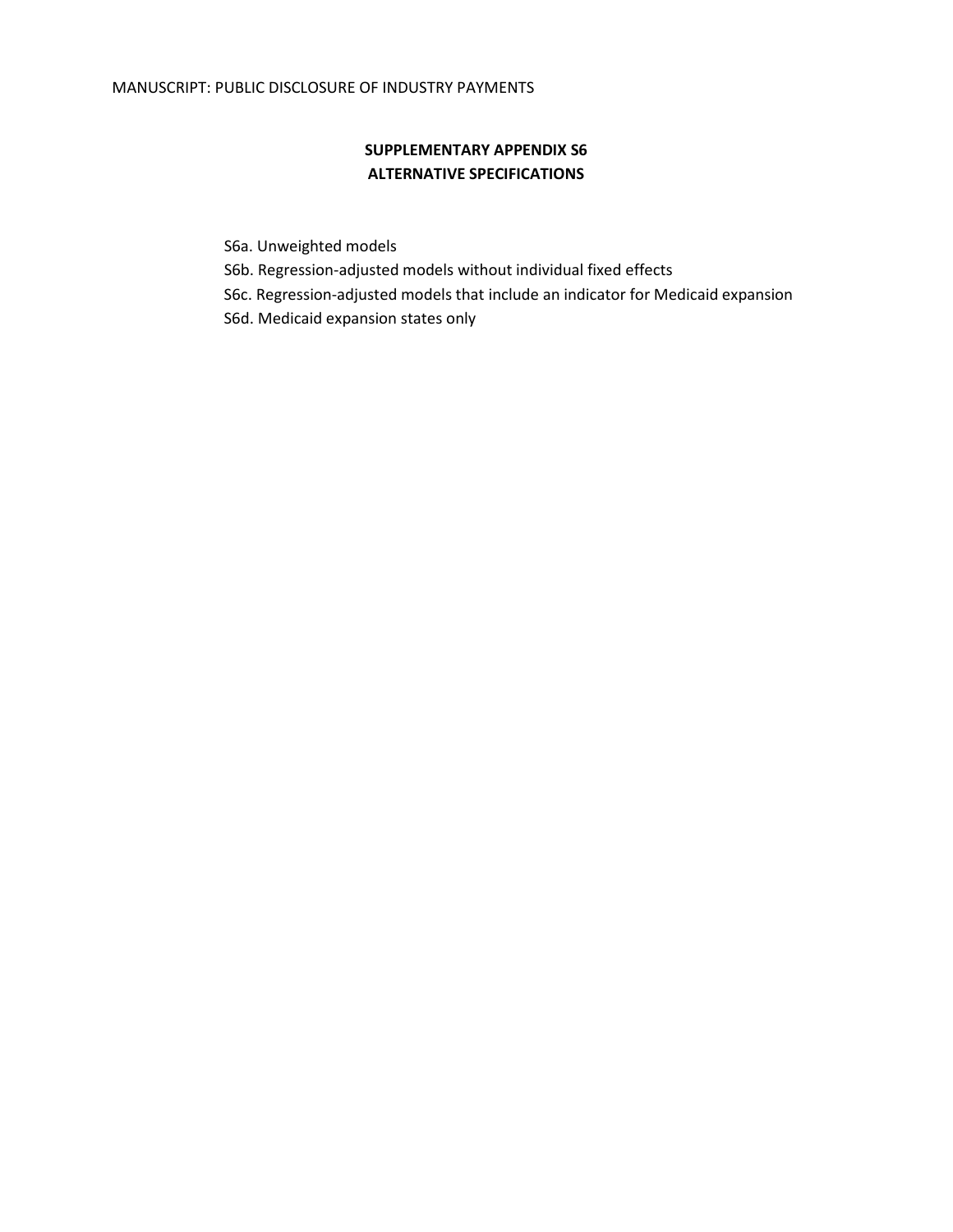#### **Table S6a. Alternative Specification: Unweighted Models**

|                                                                | Difference-in-Difference Estimates |                    |         |               |                              |                        |
|----------------------------------------------------------------|------------------------------------|--------------------|---------|---------------|------------------------------|------------------------|
|                                                                |                                    |                    |         | Unadjusted    | Regression-Adjusted          |                        |
|                                                                |                                    | Mean or Percentage | Change  | Difference in | Difference in                |                        |
|                                                                | 2014                               | 2016               | 2014-16 | Change        | Change (95% CI) <sup>a</sup> | $P$ value <sup>o</sup> |
| Awareness and Knowledge of Industry Payments (% Answering Yes) |                                    |                    |         |               |                              |                        |
| Aware of industry payments                                     |                                    |                    |         |               |                              |                        |
| Non-Sunshine states                                            | 49.7%                              | 58.1%              | 8.4%    | 2.8%          | 2.3% (-3.2%, 7.7%)           | 0.4031                 |
| Sunshine states                                                | 58.9%                              | 64.5%              | 5.6%    |               |                              |                        |
| Aware that industry payments info publicly available           |                                    |                    |         |               |                              |                        |
| Non-Sunshine states                                            | 10.9%                              | 13.0%              | 2.1%    | 11.3%         | 11.3% (8.6%, 13.9%)          | $< 0.0001**$           |
| Sunshine states                                                | 20.9%                              | 11.7%              | $-9.2%$ |               |                              |                        |
| Know whether own doctor has received industry payments         |                                    |                    |         |               |                              |                        |
| Non-Sunshine states                                            | 4.4%                               | 2.9%               | $-1.5%$ | $0.0\%$       | $0.0\%$ (-2.0%,2.0%)         |                        |
| Sunshine states                                                | 4.1%                               | 2.5%               | $-1.5%$ |               |                              | 0.9828                 |

197 Sunshine residents for awareness of payments; 1,834 non-Sunshine residents and 196 Sunshine residents for awareness that payments information was public and for knowledge of whether own doctor had received payments. Analyses of awareness and knowledge measures based on balanced panel of individuals with non-missing survey items who responded to both 2014 and 2016 surveys: 1,831 non-Sunshine residents and 197

Notes:

a. Regression models include age, education categories, urban residence, household income categories, employment categories, previous diagnosis of chronic conditions (which include acid reflux, asthma, COPD, atrial fibrillation, chronic pain, cystic fibrosis, diabetes, epilepsy, eye disease, gout, heart disease, hepatitis C, hypertension, high cholesterol, HIV, kidney disease, multiple sclerosis, osteoarthritis, osteoporosis, rheumatoid arthritis, sleep disorder), previous diagnosis of cancer, previous diagnosis of stroke or myocardial infarction, previous diagnosis of mental health disorder, number of visits to the doctor, whether insured, quadratic terms of age and number of visits to account for non-linearities in age and visits, and year and individual fixed effects. All analyses used GfK-constructed weights that adjusted for non-coverage, nonresponse, oversampling, and attrition. Standard errors were clustered at the state level.

b. Reported *P* values for regression-adjusted change.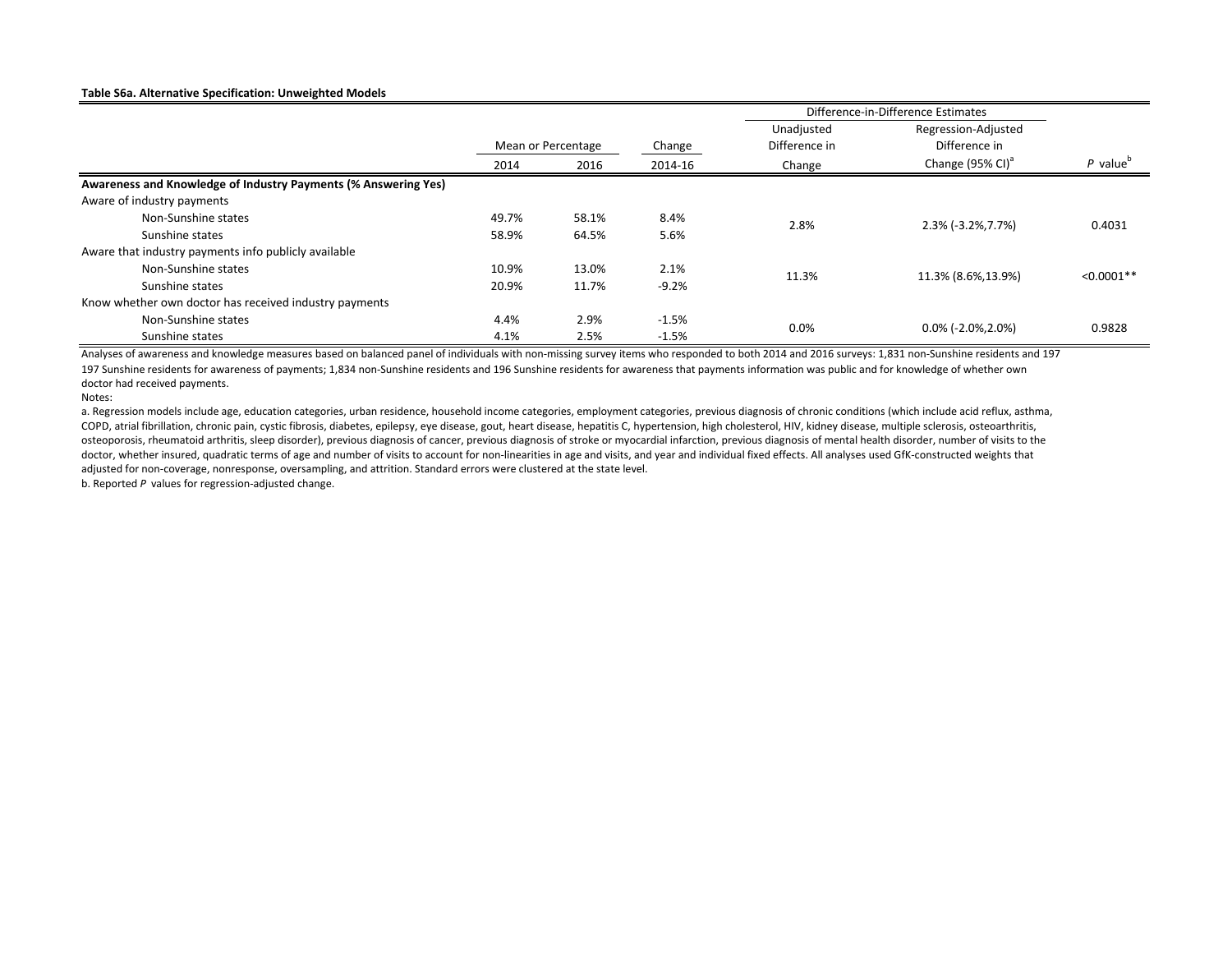#### **Table S6b. Alternative Specification: Regression-Adjusted Models Without Individual Fixed Effects**

|                                                                |       |                    |         | Difference-in-Difference Estimates |                              |                        |
|----------------------------------------------------------------|-------|--------------------|---------|------------------------------------|------------------------------|------------------------|
|                                                                |       |                    |         | Unadjusted                         | Regression-Adjusted          |                        |
|                                                                |       | Mean or Percentage | Change  | Difference in                      | Difference in                |                        |
|                                                                | 2014  | 2016               | 2014-16 | Change                             | Change (95% CI) <sup>a</sup> | $P$ value <sup>o</sup> |
| Awareness and Knowledge of Industry Payments (% Answering Yes) |       |                    |         |                                    |                              |                        |
| Aware of industry payments                                     |       |                    |         |                                    |                              |                        |
| Non-Sunshine states                                            | 45.5% | 54.1%              | 8.7%    | 3.1%                               | $2.3\%$ (-2.3%, 6.9%)        | 0.3128                 |
| Sunshine states                                                | 58.0% | 63.6%              | 5.6%    |                                    |                              |                        |
| Aware that industry payments info publicly available           |       |                    |         |                                    |                              |                        |
| Non-Sunshine states                                            | 9.8%  | 12.9%              | 3.2%    | 9.9%                               |                              | $0.0001**$             |
| Sunshine states                                                | 19.4% | 12.6%              | $-6.7%$ |                                    | 10.2% (5.3%, 15.1%)          |                        |
| Know whether own doctor has received industry payments         |       |                    |         |                                    |                              |                        |
| Non-Sunshine states                                            | 4.4%  | 3.1%               | $-1.3%$ | $-0.2%$                            | $0.0\%$ (-1.4%,1.5%)         | 0.9583                 |
| Sunshine states                                                | 3.8%  | 2.7%               | $-1.1%$ |                                    |                              |                        |

197 Sunshine residents for awareness of payments; 1,834 non-Sunshine residents and 196 Sunshine residents for awareness that payments information was public and for knowledge of whether own doctor had received payments. Analyses of awareness and knowledge measures based on balanced panel of individuals with non-missing survey items who responded to both 2014 and 2016 surveys: 1,831 non-Sunshine residents and 197

Notes:

a. Regression models include age, education categories, urban residence, household income categories, employment categories, previous diagnosis of chronic conditions (which include acid reflux, asthma, COPD, atrial fibrillation, chronic pain, cystic fibrosis, diabetes, epilepsy, eye disease, gout, heart disease, hepatitis C, hypertension, high cholesterol, HIV, kidney disease, multiple sclerosis, osteoarthritis, osteoporosis, rheumatoid arthritis, sleep disorder), previous diagnosis of cancer, previous diagnosis of stroke or myocardial infarction, previous diagnosis of mental health disorder, number of visits to the doctor, whether insured, quadratic terms of age and number of visits to account for non-linearities in age and visits, indicator for non-Sunshine state, indicator for post-Open Payments year (2016), interaction between non-Sunshine state indicator and post-Open Payments year indicator, gender, and race/ethnicity categories. All analyses used Gfk-constructed weights that adjusted for non-coverage, nonresponse, oversampling, and attrition. Standard errors were clustered at the state level.

b. Reported *P* values for regression-adjusted change.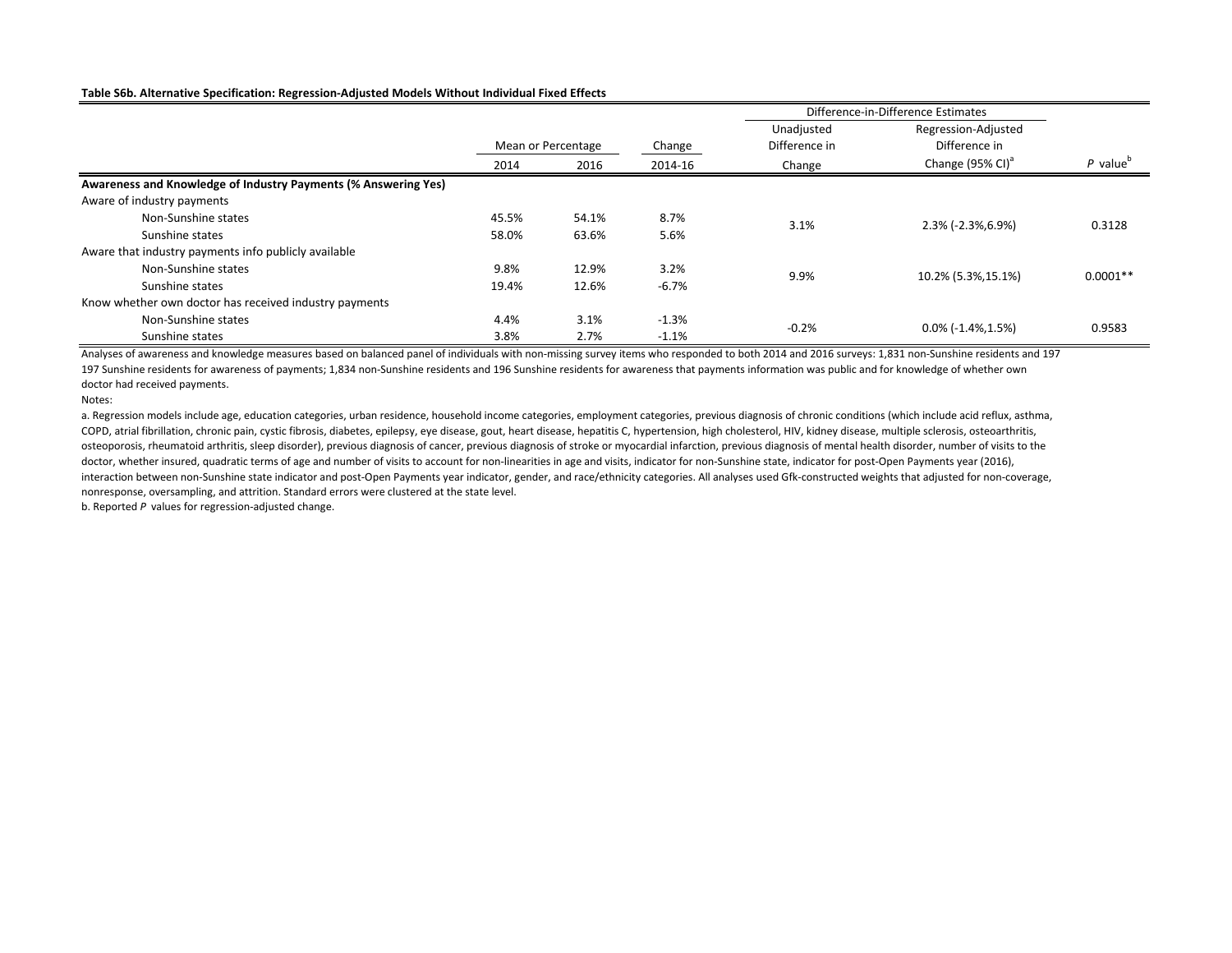#### **Table S6c. Alternative Specification: Regression-Adjusted Models that Include an Indicator for Medicaid Expansion**

|                                                                |       |                    |         | Difference-in-Difference Estimates |                                 |           |
|----------------------------------------------------------------|-------|--------------------|---------|------------------------------------|---------------------------------|-----------|
|                                                                |       |                    |         | Unadjusted                         | Regression-Adjusted             |           |
|                                                                |       | Mean or Percentage | Change  | Difference in                      | Difference in                   |           |
|                                                                | 2014  | 2016               | 2014-16 | Change                             | Change (95% CI) <sup>a</sup>    | $P$ value |
| Awareness and Knowledge of Industry Payments (% Answering Yes) |       |                    |         |                                    |                                 |           |
| Aware of industry payments                                     |       |                    |         |                                    |                                 |           |
| Non-Sunshine states                                            | 45.5% | 54.1%              | 8.7%    | 3.1%                               | 1.6% (-4.6%, 7.7%)              | 0.6127    |
| Sunshine states                                                | 58.0% | 63.6%              | 5.6%    |                                    |                                 |           |
| Aware that industry payments info publicly available           |       |                    |         |                                    |                                 |           |
| Non-Sunshine states                                            | 9.8%  | 12.9%              | 3.2%    | 9.9%                               |                                 | $0.0203*$ |
| Sunshine states                                                | 19.4% | 12.6%              | $-6.7%$ |                                    | 8.8% (1.4%, 16.1%)              |           |
| Know whether own doctor has received industry payments         |       |                    |         |                                    |                                 |           |
| Non-Sunshine states                                            | 4.4%  | 3.1%               | $-1.3%$ |                                    | $-0.1\%$ ( $-2.3\%$ , $2.1\%$ ) | 0.9206    |
| Sunshine states                                                | 3.8%  | 2.7%               | $-1.1%$ | $-0.2%$                            |                                 |           |

197 Sunshine residents for awareness of payments; 1,834 non-Sunshine residents and 196 Sunshine residents for awareness that payments information was public and for knowledge of whether own doctor had received payments. Analyses of awareness and knowledge measures based on balanced panel of individuals with non-missing survey items who responded to both 2014 and 2016 surveys: 1,831 non-Sunshine residents and 197

Notes:

a. Regression models include age, education categories, urban residence, household income categories, employment categories, previous diagnosis of chronic conditions (which include acid reflux, asthma, COPD, atrial fibrillation, chronic pain, cystic fibrosis, diabetes, epilepsy, eye disease, gout, heart disease, hepatitis C, hypertension, high cholesterol, HIV, kidney disease, multiple sclerosis, osteoarthritis, osteoporosis, rheumatoid arthritis, sleep disorder), previous diagnosis of cancer, previous diagnosis of stroke or myocardial infarction, previous diagnosis of mental health disorder, number of visits to the doctor, whether insured, quadratic terms of age and number of visits to account for non-linearities in age and visits, and year and individual fixed effects. All analyses used GfK-constructed weights that adjusted for non-coverage, nonresponse, oversampling, and attrition. Standard errors were clustered at the state level.

b. Reported *P* values for regression-adjusted change.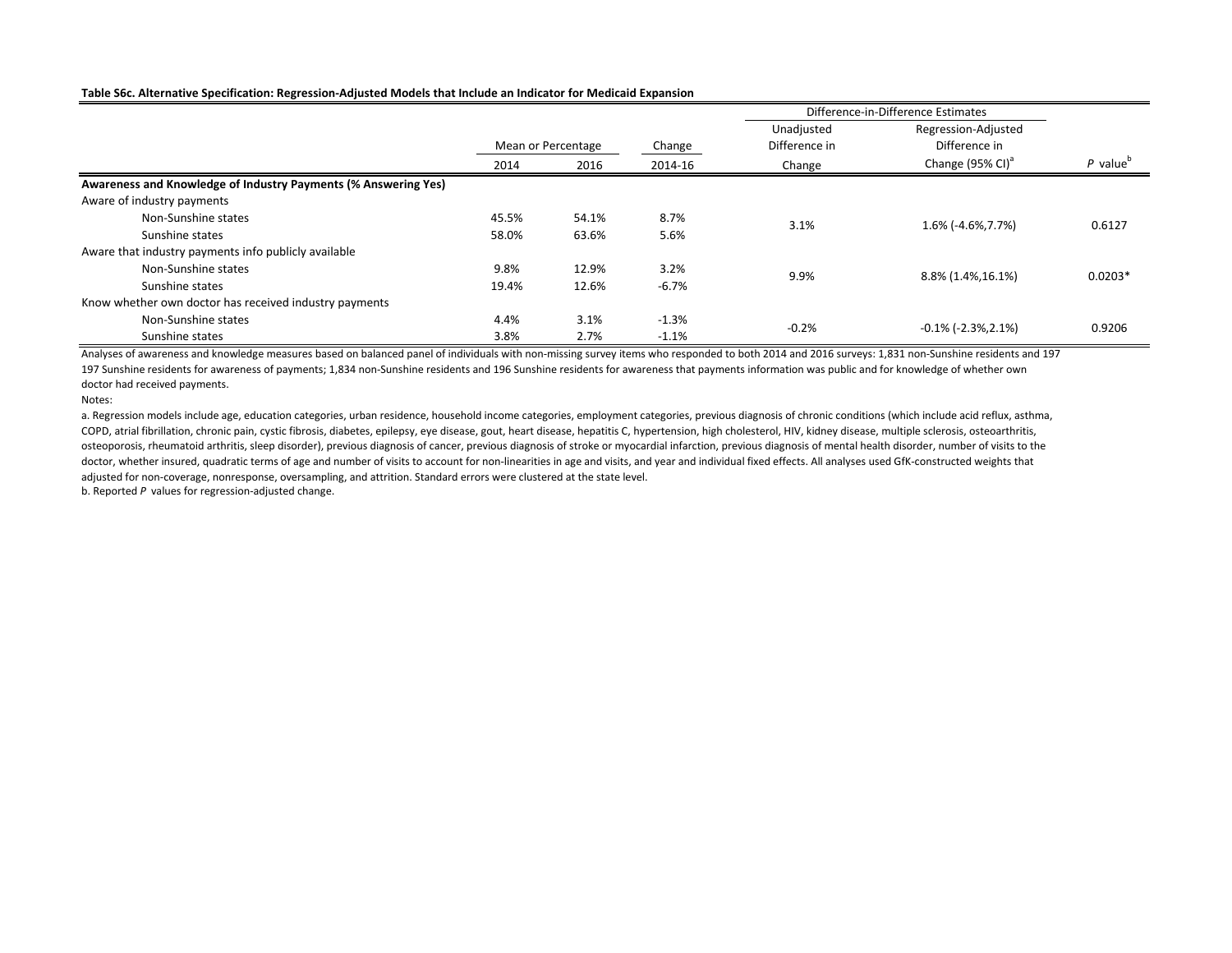#### **Table S6d. Alternative Specification: Medicaid Expansion States Only**

|                                                                |       |                    |         | Difference-in-Difference Estimates |                              |                        |
|----------------------------------------------------------------|-------|--------------------|---------|------------------------------------|------------------------------|------------------------|
|                                                                |       |                    |         | Unadjusted                         | Regression-Adjusted          |                        |
|                                                                |       | Mean or Percentage | Change  | Difference in                      | Difference in                |                        |
|                                                                | 2014  | 2016               | 2014-16 | Change                             | Change (95% CI) <sup>a</sup> | $P$ value <sup>o</sup> |
| Awareness and Knowledge of Industry Payments (% Answering Yes) |       |                    |         |                                    |                              |                        |
| Aware of industry payments                                     |       |                    |         |                                    |                              |                        |
| Non-Sunshine states                                            | 44.5% | 53.2%              | 8.7%    | 3.1%                               | 2.1% (-4.8%,8.9%)            | 0.5414                 |
| Sunshine states                                                | 58.0% | 63.6%              | 5.6%    |                                    |                              |                        |
| Aware that industry payments info publicly available           |       |                    |         |                                    |                              |                        |
| Non-Sunshine states                                            | 9.3%  | 14.5%              | 5.3%    | 12.0%                              | 11.6% (3.8%, 19.3%)          | $0.0045**$             |
| Sunshine states                                                | 19.4% | 12.6%              | $-6.7%$ |                                    |                              |                        |
| Know whether own doctor has received industry payments         |       |                    |         |                                    |                              |                        |
| Non-Sunshine states                                            | 4.0%  | 2.9%               | $-1.1%$ |                                    |                              |                        |
| Sunshine states                                                | 3.8%  | 2.7%               | $-1.1%$ | $0.0\%$                            | $0.2\%$ (-2.0%, 2.4%)        | 0.8694                 |

Analyses of awareness and knowledge measures based on balanced panel of individuals with non-missing survey items who responded to both 2014 and 2016 surveys and resided in Medicaid expansion states: 1,101 non-Sunshine residents and 197 Sunshine residents for awareness of payments; 1,093 non-Sunshine residents and 196 Sunshine residents for awareness that payments information was public; 1,094 non-Sunshine residents and 197 Sunshine residents for knowledge of whether own doctor had received payments.

Notes:

a. Regression models include age, education categories, urban residence, household income categories, employment categories, previous diagnosis of chronic conditions (which include acid reflux, asthma, COPD, atrial fibrillation, chronic pain, cystic fibrosis, diabetes, epilepsy, eye disease, gout, heart disease, hepatitis C, hypertension, high cholesterol, HIV, kidney disease, multiple sclerosis, osteoarthritis, osteoporosis, rheumatoid arthritis, sleep disorder), previous diagnosis of cancer, previous diagnosis of stroke or myocardial infarction, previous diagnosis of mental health disorder, number of visits to the doctor, whether insured, quadratic terms of age and number of visits to account for non-linearities in age and visits, and year and individual fixed effects. All analyses used GfK-constructed weights that adjusted for non-coverage, nonresponse, oversampling, and attrition. Standard errors were clustered at the state level. b. Reported *P* values for regression-adjusted change.